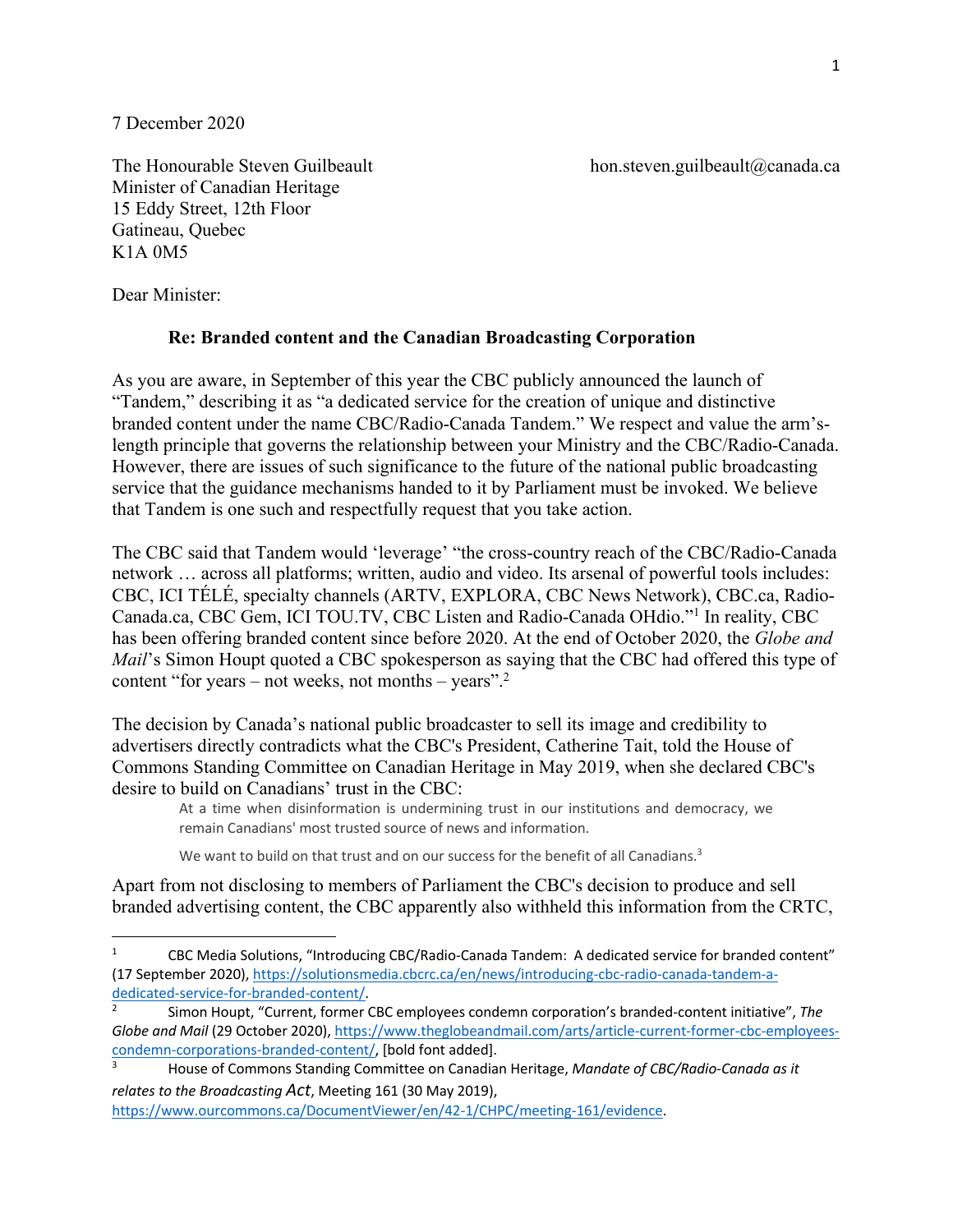the quasi-judicial tribunal that the *Broadcasting Act* establishes as the "single independent public authority" responsible for regulating and supervising the broadcasting system, including the  $CBC.<sup>4</sup>$ 

When the CBC applied to the CRTC to renew its broadcasting licences and current digital media exemptions in fall 2019, it repeated its "desire to put audiences, individuals and communities first in its programming decisions,"5 but the hundreds of pages CBC filed with the CRTC say nothing at all about branded advertising content. Yet as CBC's spokesperson confirmed, CBC was at that time already selling branded content opportunities to advertisers. The CBC's decision not to discuss its production and sale of branded programming in its fall 2019 licensing applications left members of the public in the dark and unable to comment on this scheme when they submitted comments to the CRTC about the CBC's applications in February 2020.

CBC's surprising announcement of, and statements about, Tandem led a number of former employees of the CBC to submit a procedural request asking the CRTC to add the issue of CBC's production and sale of branded content to the hearing it has scheduled for January 2021, or in the alternative to grant the employees' application for the CRTC to investigate this issue separately from the licensing proceeding. (A copy of that request is attached.) While the CRTC's *Rules of Practice and Procedure* state that "The Commission must post on its website all applications that comply" with its requirements<sup>6</sup>, the CRTC – being the Commissioners appointed by Cabinet – has neither posted our application nor acknowledged receipt of our procedural request. We understand that the CRTC has similarly ignored another procedural request on the same point – asking the CRTC to add branded content to the agenda of the CRTC's January 2021 hearing – which was filed with the CRTC at the end of October 2020.

CBC staff also met last week with President Tait and her colleagues. Despite the 26 November 2020 submission to the CBC's Board of Directors of over 11,000 signatures on a petition asking the Board to end the production and sale of disguised advertising, the President informed us that CBC will continue to produce and sell 'branded content' on its digital platforms. The President and her colleagues believe it is acceptable for Canada's national public broadcaster to deliver, in this manner, content that audiences can mistake for CBC programming when they are in fact being presented with commercial messages carefully produced for advertisers. The "guardrails" the Corporation now proposes to safeguard its journalism will, in practice, make little impression because the mere presence of "paid content" on a CBC service will confer the corporate imprimatur.

Approximately five weeks remain until the CRTC's hearing begins. This leaves little time for the CRTC to amend the procedures for its January 2021 hearing, especially given that the CRTC's

CRTC.

<sup>4</sup> *Broadcasting Act*, s. 3(2).

<sup>&</sup>lt;sup>5</sup> *Notice of Hearing*, Broadcasting Notice of Consultation CRTC 2019-379, at paragraph 10.

Section 23; the requirements are set out in section 22 and were met by the employees' application to the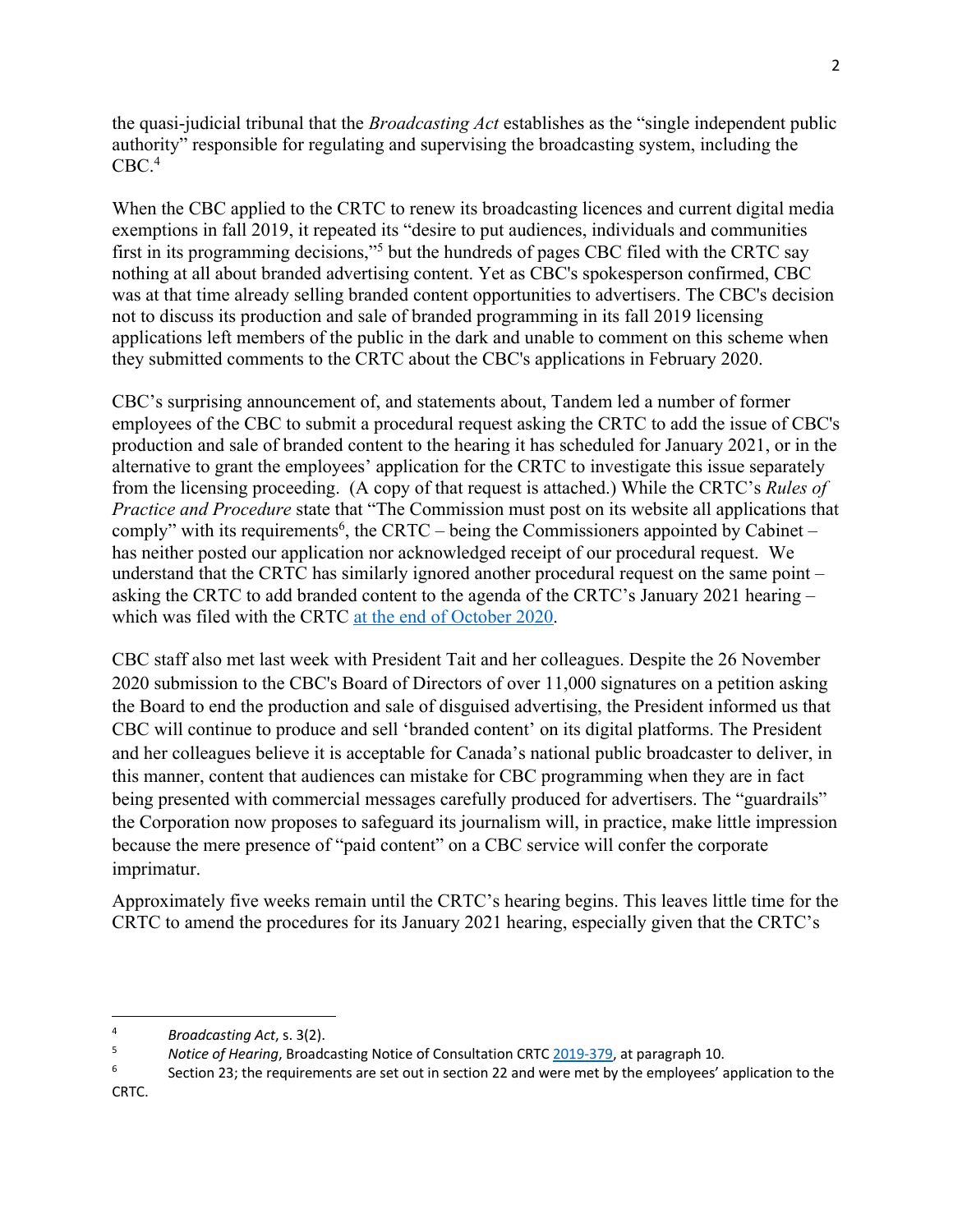*Rules* establish that the period from 21 December 2020 to 7 January 2021 cannot be considered in calculating time periods. 7

**My colleagues and I are therefore writing to ask that you and the other members of the Governor in Council request the CRTC investigate the activities of the Canadian Broadcasting Corporation (CBC) with respect to the production and/or sale of branded content.**

Section 15 of the *Broadcasting Act* specifically allows Cabinet to request that the CRTC "hold hearings or make reports on any matter within the jurisdiction of the Commission", provided in your role as the Minister of Canadian Heritage that you consult with the CRTC about this request (section 15(2)).

Faced with the CBC's revenue-obsessed determination to sell its integrity to the highest bidders and the CRTC's deafening silence when asked to address this important issue, we respectfully ask that you intervene.

Yours sincerely,

**Jet Belgraver**, former Senior Producer, *Connect with Mark Kelly*

**Gloria Bishop**, former Head, CBC Radio Network

**Tony Burman**, former Editor-in-Chief, CBC News

**Jane Chalmers**, former Vice-President, CBC Radio

**Adrienne Clarkson**, former Executive Producer, *Adrienne Clarkson Presents*

**John Coutanche**, former Director of Radio, CBC Manitoba

**Kelly Crowe**, former Medical Science Reporter, CBC National News

**Jeffrey Dvorkin**, former Managing Editor and Chief Journalist, CBC Radio

**Esther Enkin**, former CBC Ombudsman

**Mellissa Fung**, former Correspondent, CBC News

Section  $12(1)(c)$ : "Sections 26 to 29 of the Interpretation Act apply to the computation of a time period set out in these Rules or a decision, notice of consultation, regulatory policy or information bulletin, except that… The period beginning on December 21 in one year and ending on January 7 in the following year must not be included in the computation of the time period."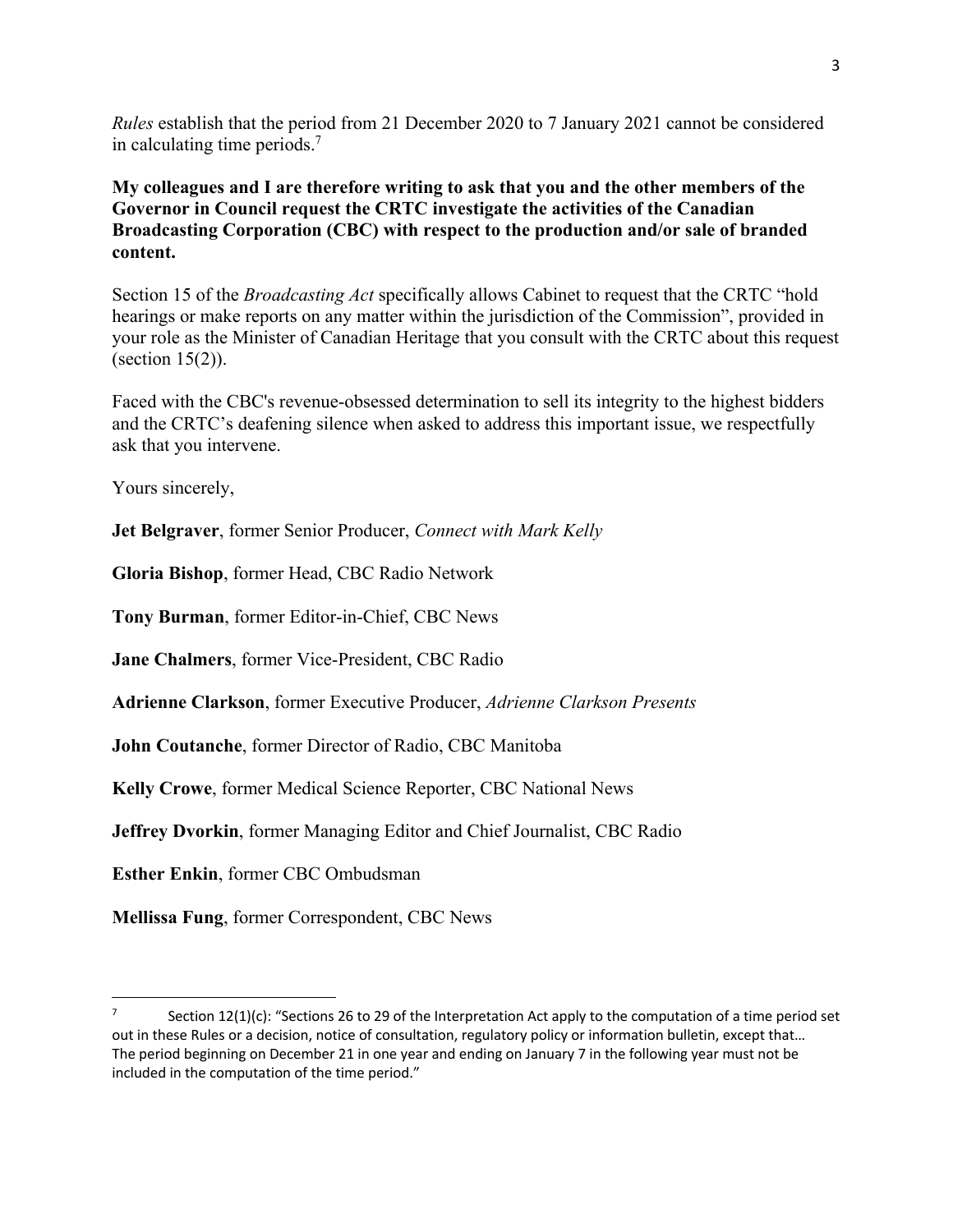**Paul Gaffney**, former Senior Director, Regulatory Affairs **Daniel Gelfant**, former Senior Producer, Documentaries, *The National* **Sophia Hadzipetros**, former Managing Editor, CBC Toronto **Lorna Haeber**, former Senior Director of Journalism & Programming, CBC Vancouver **Linden MacIntyre**, former Host, *The Fifth Estate* **Susan Mahoney**, former Executive Producer, *The Sunday Edition* **Tony Manera**, former President, 1992-1995 **Margo McDiarmid**, former Senior Parliamentary Reporter, CBC News **Susan Mitton**, former Regional Director, CBC Maritimes **Damiano Pietropaolo**, former Head and Executive Producer, Radio Arts and Entertainment **Sean Prpick**, former Network Producer, CBC Regina **Sally Reardon**, former Senior Producer, *The Fifth Estate* **Harold Redekopp**, former Executive Vice-President, CBC TV **Susan Reisler**, former Host, *Newsworld Business News* **Lynne Robson**, former Reporter, *The National* **Alain Saulnier**, former News Director, Radio-Canada **Reg Sherren**, former Reporter, *The National* **John N. Smith**, former Writer, Producer, Director, CBC Current Affairs, Drama, Documentary **Alison Smith**, former National Host, CBC News **Ruth-Ellen Soles**, former Spokesperson and Head of Media Relations, English Services **Raymond St. Pierre**, former Foreign Correspondent, Radio-Canada, Moscow **Brian Stewart**, former Senior Correspondent, CBC News **Marie Thompson**, former Senior Producer, National Health Unit